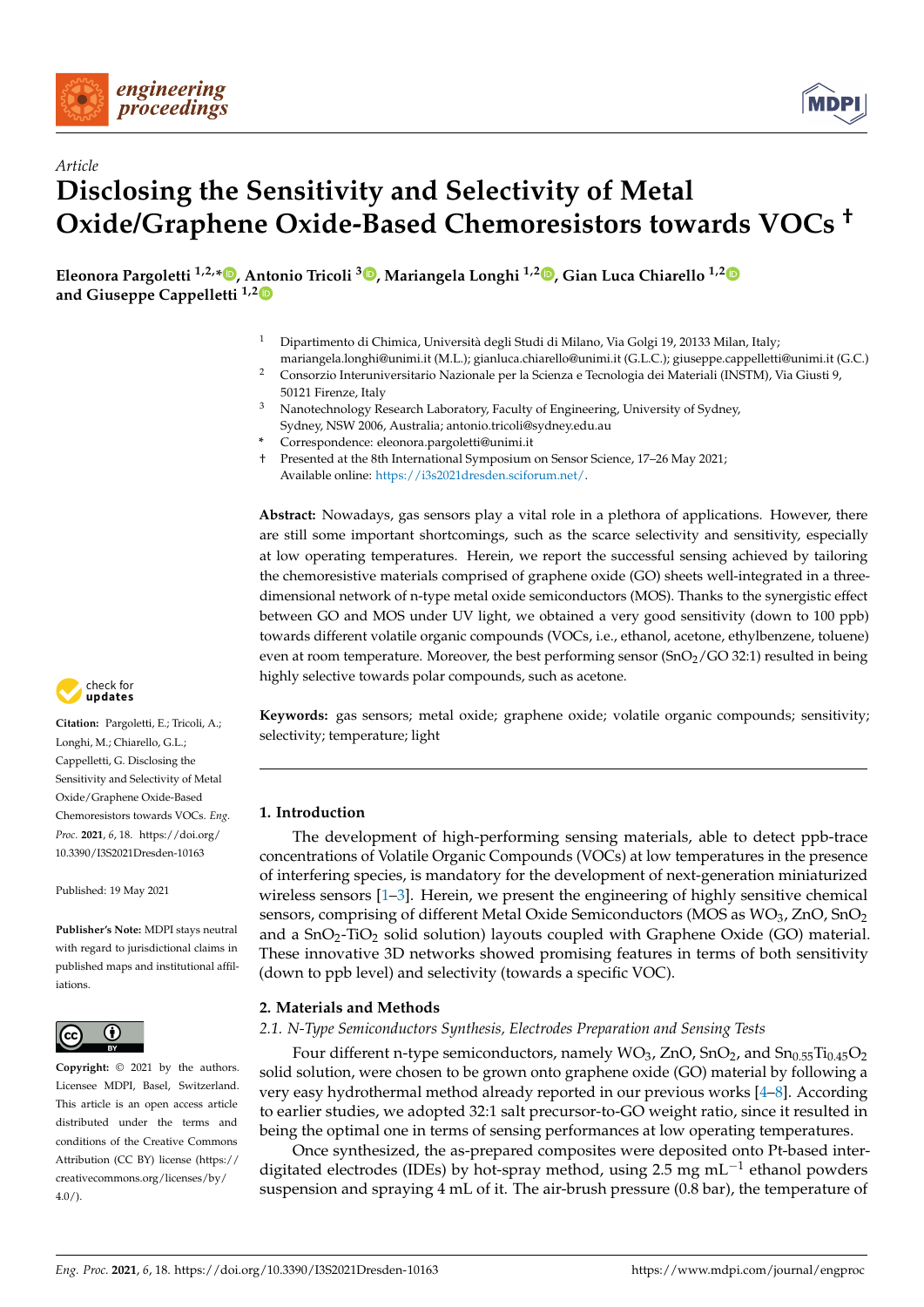the heating plate (230 °C), and the deposition height (8 cm) were kept constant. A final calcination step at 350  $\degree$ C for 1 h was performed to guarantee good powder film adhesion on IDEs. Sensing measurements were performed, adopting the chamber already described elsewhere [\[7\]](#page-3-4). Four different VOCs, i.e., ethanol, acetone, ethylbenzene, and toluene, were investigated as the analyte species. The sensor response is reported as:  $(R_{air}/R_{analyte}) - 1$ , where  $R_{air}$  is the film resistance in air and  $R_{analyte}$  is the film resistance at a given concentration of the target gas. We also computed the sensor response  $(t_{res},$  which is the time needed to reach 90% of the sensor response) and the recovery times ( $t_{rec}$ , which is the time necessary to recover 90% of the final response).

#### *2.2. Powders Physico-Chemical Characterizations*

Specific surface area and porosity distribution were determined by  $N_2$  adsorption/desorption isotherms at 77 K using a Micromeritics Tristar II 3020 (Norcross, GA, USA) apparatus and the instrumental software (Version 1.03) applying Brunauer–Emmett–Teller (BET) and Barrett–Joyner–Halenda analyses, respectively. Before measurements, sample powders were pretreated at  $T = 150$  °C (4 h under N<sub>2</sub> flux) to remove adsorbed species.

X-ray Powder Diffraction (XRPD) analyses were performed on a Philips PW 3710 Bragg-Brentano goniometer equipped with a scintillation counter, 1<sup>°</sup> divergence slit, 0.2 mm receiving slit, and 0.04◦ Soller slit systems. We used graphite-monochromated Cu K<sub>α</sub> radiation (Cu K<sub>α1</sub> λ = 1.54056 Å, K<sub>α2</sub> λ = 1.54433 Å) at 40 kV  $\times$  40 mA nominal X-rays power. Diffraction patterns were collected between 10° and 70° with a step size of 0.1°. A microcrystalline Si-powder sample was employed as a reference to correct instrumental line broadening effects.

To evaluate powders optical band gaps  $(E_{g})$  by Kubelka-Munk elaboration, Diffuse Reflectance Spectra (DRS) were measured on a UV/Vis spectrophotometer Shimadzu UV-2600 spectrophotometer (Kyoto, Japan) equipped with an integrating sphere; a "total white"  $BaSO<sub>4</sub>$  powder was used as reference.

#### **3. Results and Discussion**

Four different n-type semiconductors (WO<sub>3</sub>, ZnO, SnO<sub>2</sub>, and a solid solution of SnO2-TiO2) grown onto GO sheets were finely characterized on several physico-chemical points of view (see Table [1\)](#page-1-0).

<span id="page-1-0"></span>**Table 1.** Specific surface area ( $S<sub>BET</sub>$ ), total pores volume ( $V<sub>tot. pores</sub>$ ) by Brunauer–Emmett–Teller (BET) analysis, average crystallite domain size by X-ray powder diffraction ( $\langle d^{\rm XRPD} \rangle$ ), and optical band gap  $(E_g)$  of the investigated samples.

| Sample                          | $S_{BET}$ (m <sup>2</sup> g <sup>-1</sup> ) | $V_{\text{tot. pores}}$ (cm <sup>3</sup> g <sup>-1</sup> ) | $\langle d^{\rm XRPD} \rangle$ (nm) | $E_e$ (eV) |
|---------------------------------|---------------------------------------------|------------------------------------------------------------|-------------------------------------|------------|
| $WO_3/GO 32:1$                  |                                             | 0.014                                                      | 50                                  | 2.71       |
| $ZnO/GO$ 32:1                   |                                             | 0.050                                                      | 40                                  | 3.07       |
| SnO <sub>2</sub> /GO 32:1       | 55                                          | 0.133                                                      |                                     | 3.40       |
| $Sn_{0.55}Ti_{0.45}O_2/GO$ 32:1 | 117                                         | 0.119                                                      |                                     | 3.20       |

Specifically, active surface area (S<sub>BET</sub>) together with total pores volume (V<sub>tot. pores</sub>), average domain size by X-ray diffraction analysis (<d $XRPD$ ), and optical band gap (E<sub>g</sub>) were determined to possibly give insights into the role played by these features in tailoring the final sensing response. Analyzing data reported in Figure [1a](#page-2-0), it seems that  $SnO<sub>2</sub>$ matrix can guarantee better performances at both high (350 °C) and low (25 °C, UVassisted) operating temperatures, resulting in greater sensor intensity at 1 ppm of acetone concentration, with respect to the other investigated materials. As already finely explained in our previous work, this may be ascribable to the grain boundary density of the different MOS-GO nanoheterojunctions. Indeed, the change in material resistance depends mainly on the ratio between the grain size (*d*) and the Debye length ( $\delta$ ). If *d* is slightly lower or equal to *2δ*, the whole grains are depleted and change in the surface oxygen species concentration can influence the entire grain, resulting in higher sensitivity. Here, the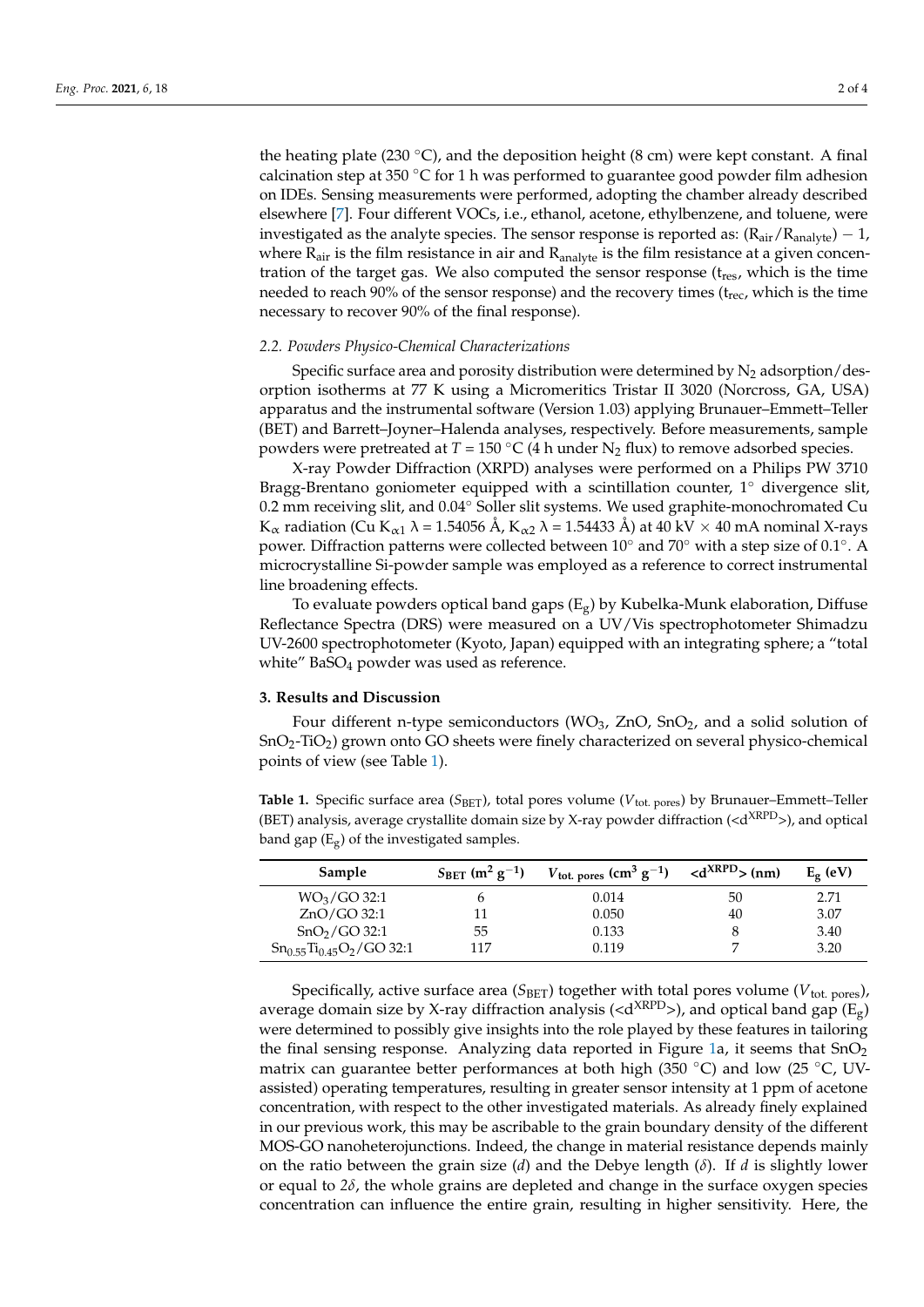particle sizes of SnO<sub>2</sub>−GO (~5−8 nm) are very close to twice the Debye length of tin dioxide (~3 nm). Therefore, an improvement of the sensing behavior is justified. Notably, the  $Sn_{0.55}Ti_{0.45}O_2/GO$  32:1 solid solution did not show any observable response at room temperature (RT), but the lowest reachable value was 250 °C. All the tested materials were able to sense 100 ppb of acetone even at RT conditions, by exploiting the UV light thanks to the synergistic effect betwee[n](#page-3-3) n-type MOS and p-type GO [4,8]. Indeed, when the device is irradiated by UV light, the photo-excited electron-hole couples can split up. In particular, some holes can desorb the adsorbed oxygen ions on the MOS surface, forming O2 gaseous molecules and provoking a depletion layer reduction and a free carrier concentration increase. Moreover, the higher carrier density can concomitantly cause more atmospheric oxygen molecules to adsorb onto the MOS surface, therefore creating photo-induced oxygen ions that are weakly bound and can react more easily with the VOC molecules. When the reaction occurs, electrons are released back to the conduction band of the metal oxide, decreasing the surface depletion layer and rising the final conductivity up.

<span id="page-2-0"></span>

Figure 1. (a) Sensors response intensities towards 1 ppm of acetone at both 350 °C (without UV light aid) and 25 °C or 250 °C (only for  $Sn_{0.55}Ti_{0.45}O_2/GO$  32:1) UV-assisted. Inset: average response and recovery times computed on responses relative to different acetone concentrations (for tests carried out at 25 °C). (b) Selectivity comparison obtained with the highest performing sample, SnO<sub>2</sub>/GO 32:1, towards several VOCs (1 ppm) at both 350 °C (UV off) and 25 °C (UV on).

Instead, as far as it concerns the response and recovery times at RT (inset of Figure [1a](#page-2-0)), ZnO/GO 32:1 revealed to be the most promising one exhibiting the fastest behavior (around 90 s for both parameters).

Since the tin dioxide-based sensor was believed to be the optimal one, it was further tested towards different VOC species, such as ethanol, ethylbenzene, and toluene. Figure 1b displays a comparison of the sensor signal intensity at 1 ppm, both at 350 °C (without the UV light) and 25 °C (UV light-aided). It seems that, at higher temperatures, SnO<sub>2</sub>/GO 32:1 compound can selectively sense acetone, whereas by decreasing the operating conditions, a higher polar molecule such as ethanol could be detected more easily. This is probably due to the different VOCs chemical structures, such as the presence of polar groups (hydroxyl groups) or steric hindrance, thus leading to their different affinity with the MOS surface. It has already been reported that alcohols show higher sensing responses than aldehydes or ketones and, to a greater extent, non-polar/low polar analytes, such as benzene-derivatives.

## **4. Conclusions**

In this work, we finely investigated the sensing performances of different 3D nanonetworks of n-type semiconductors coupled with graphene oxide materials. We highlighted that, by tailoring the MOS, it is possible to tune the final sensitivity and selectivity, reaching very promising results even at room temperature by exploiting the UV light. Particularly, the synergistic effect between n-type MOS and p-type GO plays a pivotal role in boosting